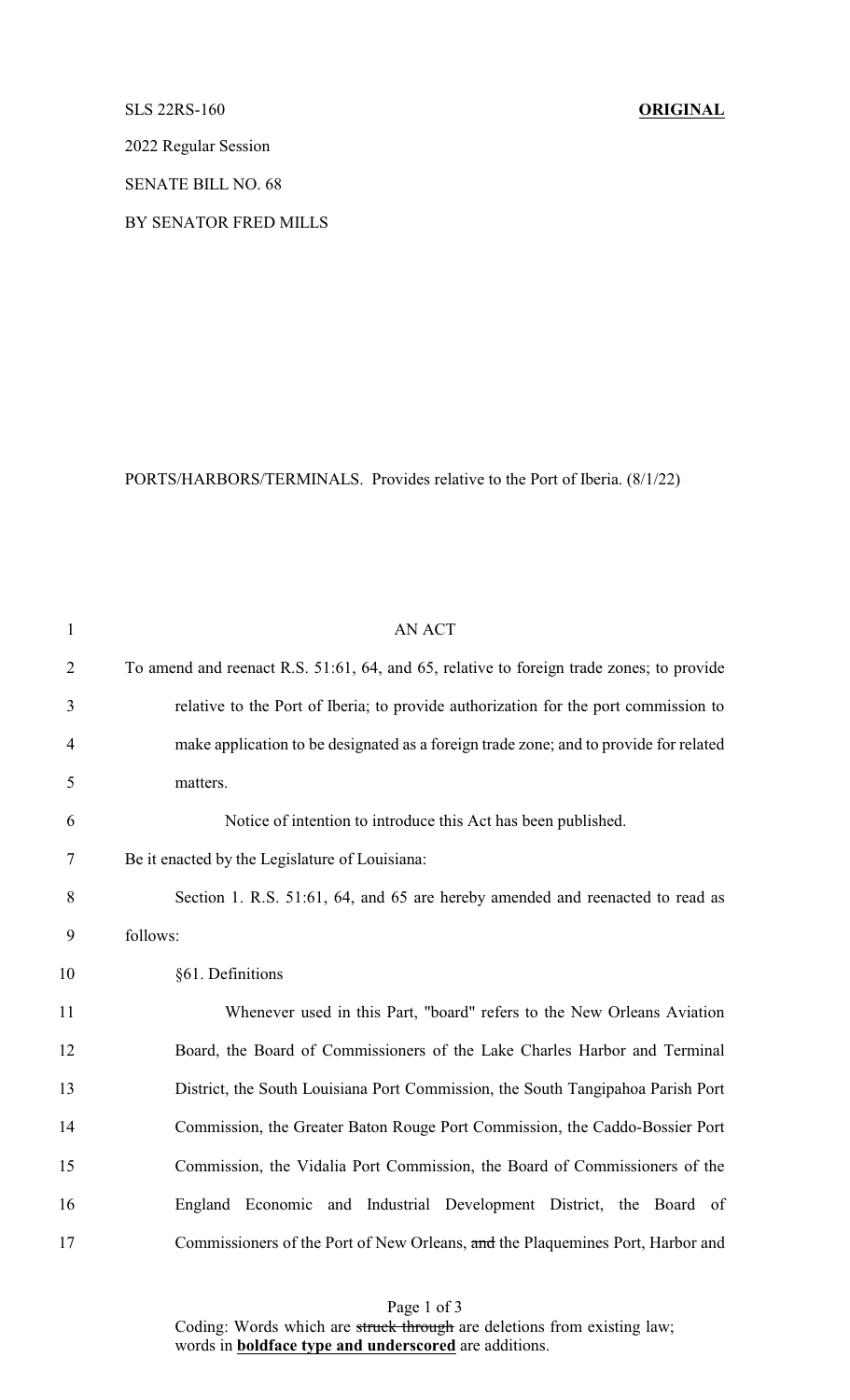| $\mathbf{1}$   | Terminal District, and the Port of Iberia District Board of Commissioners, and       |
|----------------|--------------------------------------------------------------------------------------|
| $\overline{2}$ | in addition, any port commission or port, harbor, and terminal district, the New     |
| 3              | Orleans Regional Business Park, and any airport with an industrial park or property  |
| 4              | designated for industrial development.                                               |
| 5              | $\ast$<br>$\ast$<br>∗                                                                |
| 6              | §64. Buildings or enclosures                                                         |
| 7              | The board may lease the right to do so or may erect, maintain, and operate           |
| 8              | any structures, buildings, or enclosures as may be necessary or proper for           |
| 9              | establishing and operating any foreign trade zones or subzones that may be           |
| 10             | established in the New Orleans International Airport, the South Louisiana Port       |
| 11             | Commission, the Lake Charles Harbor and Terminal District, the South Tangipahoa      |
| 12             | Parish Port Commission, the Greater Baton Rouge Port Commission, the                 |
| 13             | Caddo-Bossier Port Commission, the Vidalia Port Commission, the England              |
| 14             | Economic and Industrial Development District, the Port of New Orleans, the           |
| 15             | Plaquemines Port, Harbor and Terminal District, the Port of Iberia District Board    |
| 16             | of Commissioners, or any port commission or port, harbor, and terminal district, the |
| 17             | New Orleans Regional Business Park, and any airport commission with an industrial    |
| 18             | park or property designated for industrial development under and by virtue of 19     |
| 19             | U.S.C. §81a et seq.                                                                  |
| 20             | §65. Extent of authority of commissioners                                            |
| 21             | The authority granted in this Part to the board confers on the board the right       |
| 22             | to do all things necessary and proper to carry into effect the establishing,         |
| $\sim$         |                                                                                      |

 maintaining, and operating of foreign trade zones in the New Orleans International Airport, the South Louisiana Port Commission, the Lake Charles Harbor and Terminal District, the Port of New Orleans, the South Tangipahoa Parish Port Commission, theCaddo-Bossier Port Commission, the Vidalia Port Commission, the England Economic and Industrial Development District, or the Greater Baton Rouge Port Commission, the Plaquemines Port, Harbor and Terminal District, **and the Port of Iberia District Board of Commissioners,** or any port commission or port,

Page 2 of 3 Coding: Words which are struck through are deletions from existing law; words in **boldface type and underscored** are additions.